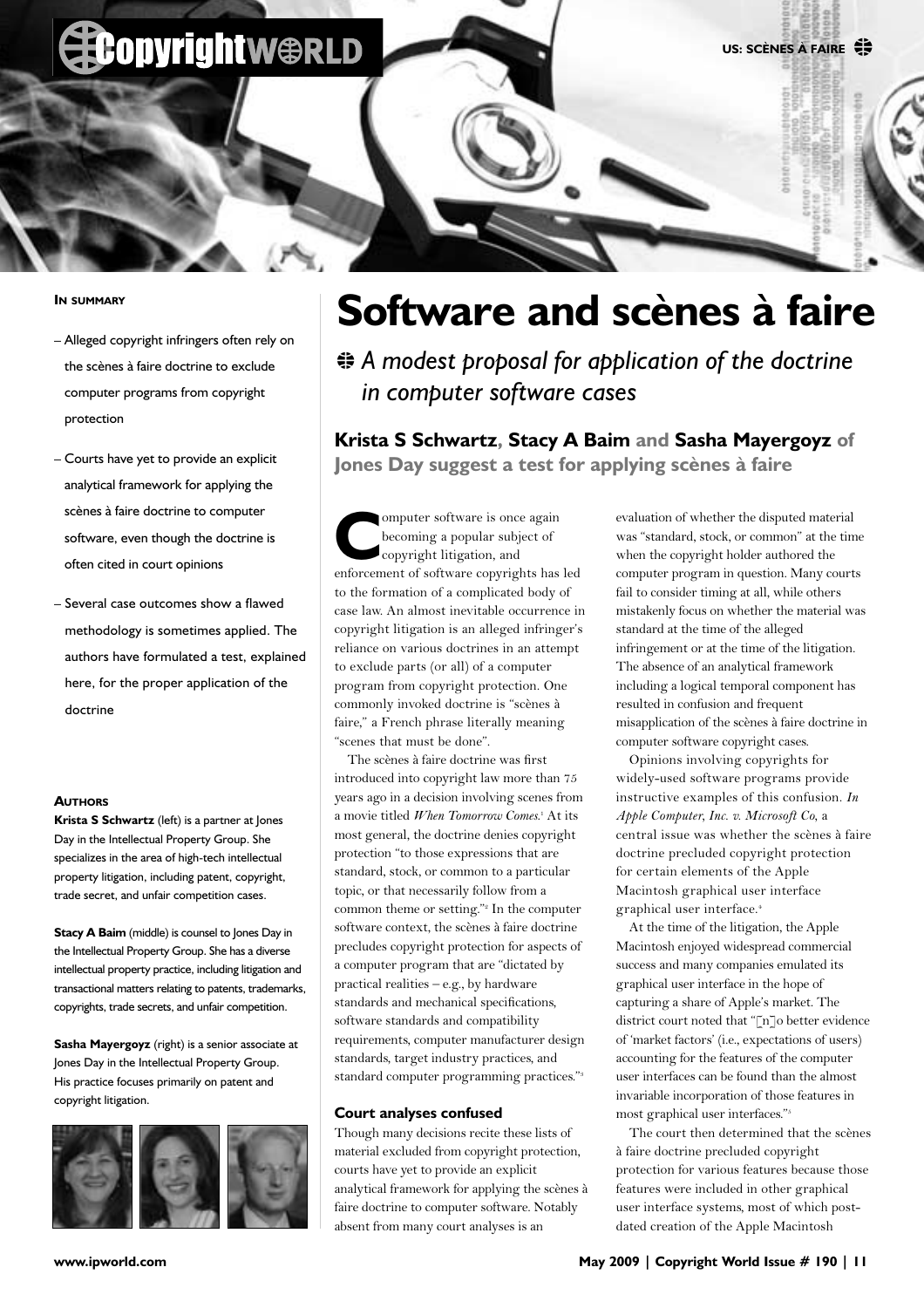

graphical user interface. For example, the court excluded from protection the feature "that redisplays all newly-exposed areas on the screen after a window is moved" because it was present in 25 of the other graphical user interface systems canvassed by the court, despite the fact that 23 of those other systems were created after the Apple Macintosh graphical user interface.<sup>6</sup>

Applying a similar rationale, another district court recently used the scènes à faire doctrine to preclude copyright protection for parts of a computer program that were derived from files commonly used in the software industry.7 The court in *Integrated Bar Coding Systems* excluded various sets of files from protection without discussing whether the copyrighted work predated use of similar files by developers in the industry. Again, the court focused on widespread use of the copyrighted material at the time of the *litigation*, skirting the issue of whether the material was in use at the time the copyrighted work was authored.

The authors of this article recently encountered this very issue while successfully enforcing copyrights for a popular software used by scientists and engineers to perform numeric calculations.<sup>8</sup> During the course of the litigation, the defendants attempted to use the commercial success of the copyrighted software as a sword, arguing that the software was now so prevalent as to have become an industry standard, thereby precluding copyright protection under the scènes à faire doctrine. Though the court ultimately rejected the defendants' argument, our experience confirms the temptation by litigants (and some courts) to focus on industry use of the copyrighted material at the time of the litigation, rather than at the time of authorship.

### **Suggested test**

All three instances discussed above highlight a flawed methodology for applying the scènes à faire doctrine in which some courts, and many litigants, latch on to the rubric of "standard, stock, or common to a particular context" and then proceed to determine whether the disputed material is

*I***The scènes à faire analysis must evaluate whether the disputed software was original or whether it was "standard or stock" when the author created the program"**

standard or stock at the time of the alleged infringement. Courts should instead be analysing whether the disputed material was standard or stock when the copyrighted software was created. We have formulated a test, including the proper temporal framework, for applying the scènes à faire doctrine in the computer software context.

To determine whether the scènes à faire doctrine precludes copyright protection for material in a computer program, courts should evaluate the disputed material (1) from the point of view of the author of the copyrighted work and (2) based on other computer programs existing at the time the copyrighted work was created. This test properly focuses the scènes à faire inquiry by requiring examination of the originality of the author's work measured against the circumstances existing when the work was created. In doing so, the test furthers both the policy and economic aim of copyright protection.

The Copyright Clause in the United States Constitution empowers Congress "[t]o promote the Progress of Science and useful Arts, by securing for limited Times to Authors and Inventors the exclusive Right to their respective Writings and Discoveries."9 The purpose of the Copyright Clause is to reward an author's original creation. To that end, the United States Supreme Court has established that the "*sine qua non* of copyright is originality.

To qualify for copyright protection, a work must be original to the author."<sup>10</sup> Consistent with these principles, the scènes à faire analysis must evaluate whether the disputed software was original or whether it was "standard or stock" when the author created the program. Evaluating the originality of a disputed program at any other point in time, such as comparing a disputed program to other programs existing at the time of litigation, defeats the aim of rewarding an author's originality. Indeed, such analysis improperly holds the success and acceptance of the copyrighted work against the author.

The propriety of anchoring the scènes à faire analysis to the date when the copyrighted work was created also finds

support in the analogous field of patent law. There, a decision-maker determines whether a claimed invention is valid or whether it would have been obvious by "cast[ing] the mind back to the time the invention was made."11 In fact, the patent law vigilantly guards against using the phrase "is obvious" because it "improperly focuses on the present" and "may lead to an improper approach in which the judge determines whether the invention is presently obvious."12 Similarly in the copyright context, courts must guard against applying the scènes à faire doctrine by determining whether a computer program is "standard or stock" based on currently available programs. Rather, courts should look to what was standard and existing when the author created the computer program.

The economic underpinnings of copyright law also support the proposed test. "The economic philosophy behind the [Copyright] clause … is the conviction that encouragement by personal gain is the best way to advance public welfare."<sup>13</sup> To that end, applying the scènes à faire doctrine by focusing on the computer programs existing at the time of litigation frustrates the incentives for creating original works. For example, if a copyrighted program becomes commercially successfully and widely copied, a scènes à faire analysis that evaluates the existence of current computer programs to determine if the copyrighted program is "common or stock" creates a perverse scenario in which the copyrighted work loses its value by becoming successful and widely adopted.

#### **Bringing clarity to cases**

We do not mean to suggest that our proposed test is a watershed idea without basis in current copyright jurisprudence. A careful review of recent cases involving enforcement of copyrights for computer software suggests that aspects of our proposed test appear to be latent in several decisions that apply the scènes à faire doctrine. For example, the Tenth Circuit's opinion in *Mitel, Inc. v. Iqtel, Inc.* criticised a district court's scènes à faire analysis because the opinion "discussed whether